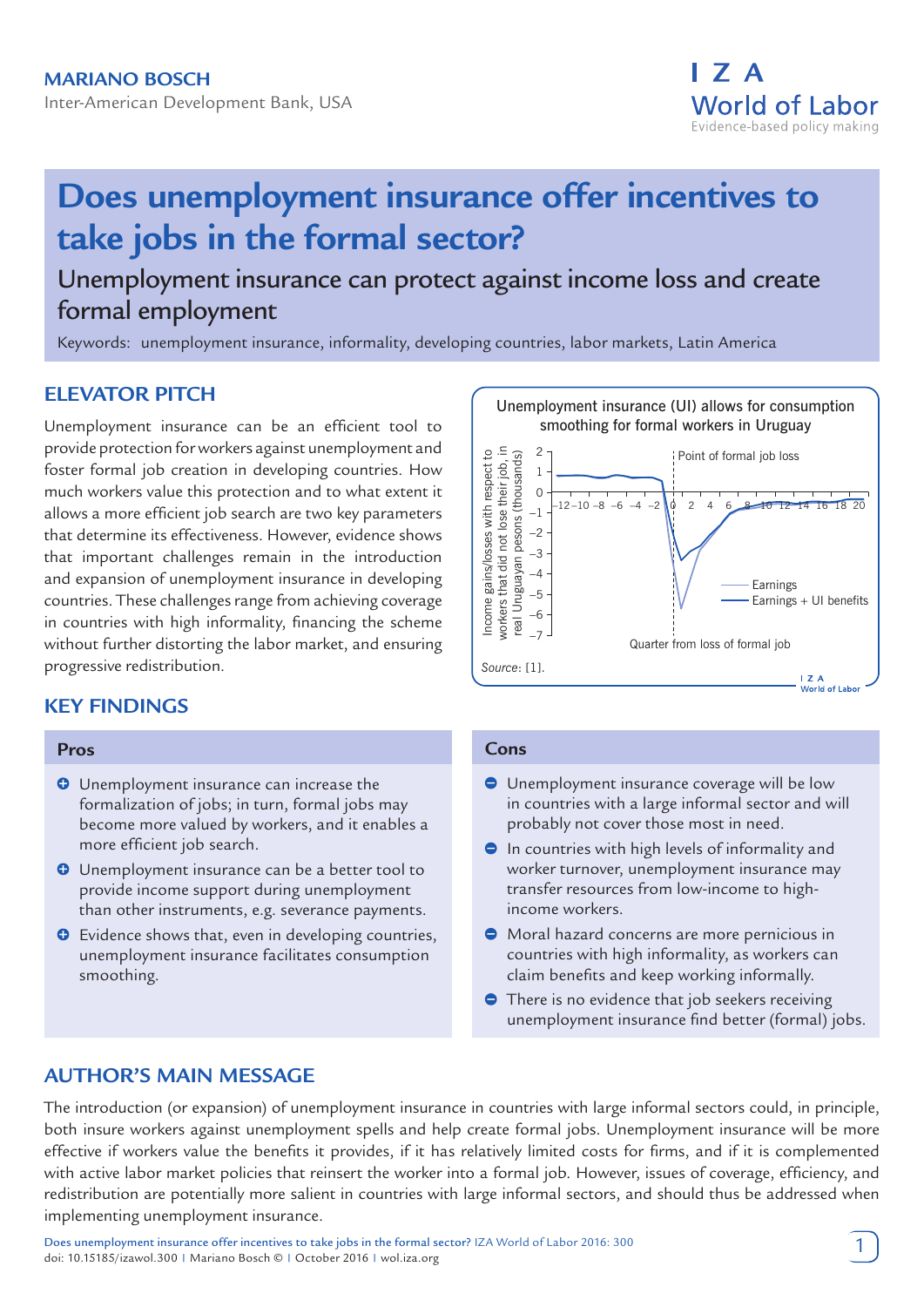# **MOTIVATION**

Most workers in developing countries work in unregulated jobs with no access to basic benefits such as health insurance, worker compensation, death and disability insurance, or retirement pensions. They are normally called the "informal" workers, whereas "formal" workers are those covered by formal social security programs. The existence of large informal sectors impacts the way in which public policies can be implemented and how they affect the labor market. Unemployment insurance is one such policy.

Unemployment insurance is a risk pooling arrangement that aims to provide workers with consumption smoothing (balancing their living needs and their assets) during unemployment spells and facilitate their search for new jobs. These programs are prevalent in high-income countries. While unemployment insurance programs share similar objectives and trade-offs in developing countries, they also change incentives to comply with labor and social security regulations. In other words, unemployment insurance alters the relative prices of holding a formal versus an informal job. Depending on how it is financed (e.g. workers, firms, or government contributions) and how much the insurance arrangement is valued by workers, unemployment insurance can be a key element for increasing social security compliance and for creating formal jobs.

However, the implementation or extension of unemployment insurance schemes in developing countries poses several additional challenges because of the existence of large, overdeveloped informal sectors. The three main problems are: efficiency, coverage, and redistribution.

Recently, substantial research has been aimed at understanding the effects of unemployment insurance in labor markets with a high share of informal jobs (i.e. jobs that are not officially reported and that do not contribute to tax or social security systems). Using the Latin American experience, where fewer than 50% of jobs are formal, serves as a good example to highlight the opportunities and challenges of unemployment insurance in such countries.

# **DISCUSSION OF PROS AND CONS**

Unemployment insurance schemes traditionally require mandatory contributions from active workers in exchange for a limited stream of income if they involuntarily lose their jobs. These schemes are relatively uncommon in developing economies with large informal sectors. Introducing such schemes can provide consumption smoothing (i.e. reducing the drop in consumption in periods of low or no income) for formal workers during unemployment and facilitate a more efficient job search. In high-income economies, unemployment insurance schemes pose many challenges, including the potential reduction of job search efforts. Similar issues apply to labor markets in developing countries. However, other issues are particular to developing countries with large informal sectors, such as the lack of proper coverage, incentives to search for formal jobs before and after a period of unemployment, and regressive redistribution of income from workers that contribute to the unemployment insurance scheme, but have not done so long enough to reach the vesting period, to those that are eligible for benefits.

Some of these issues can be ameliorated if income support is based on unemployment individual savings accounts (UISA), which have been introduced in countries like Brazil, Chile, Colombia, and Ecuador. Under this design, workers accumulate savings in an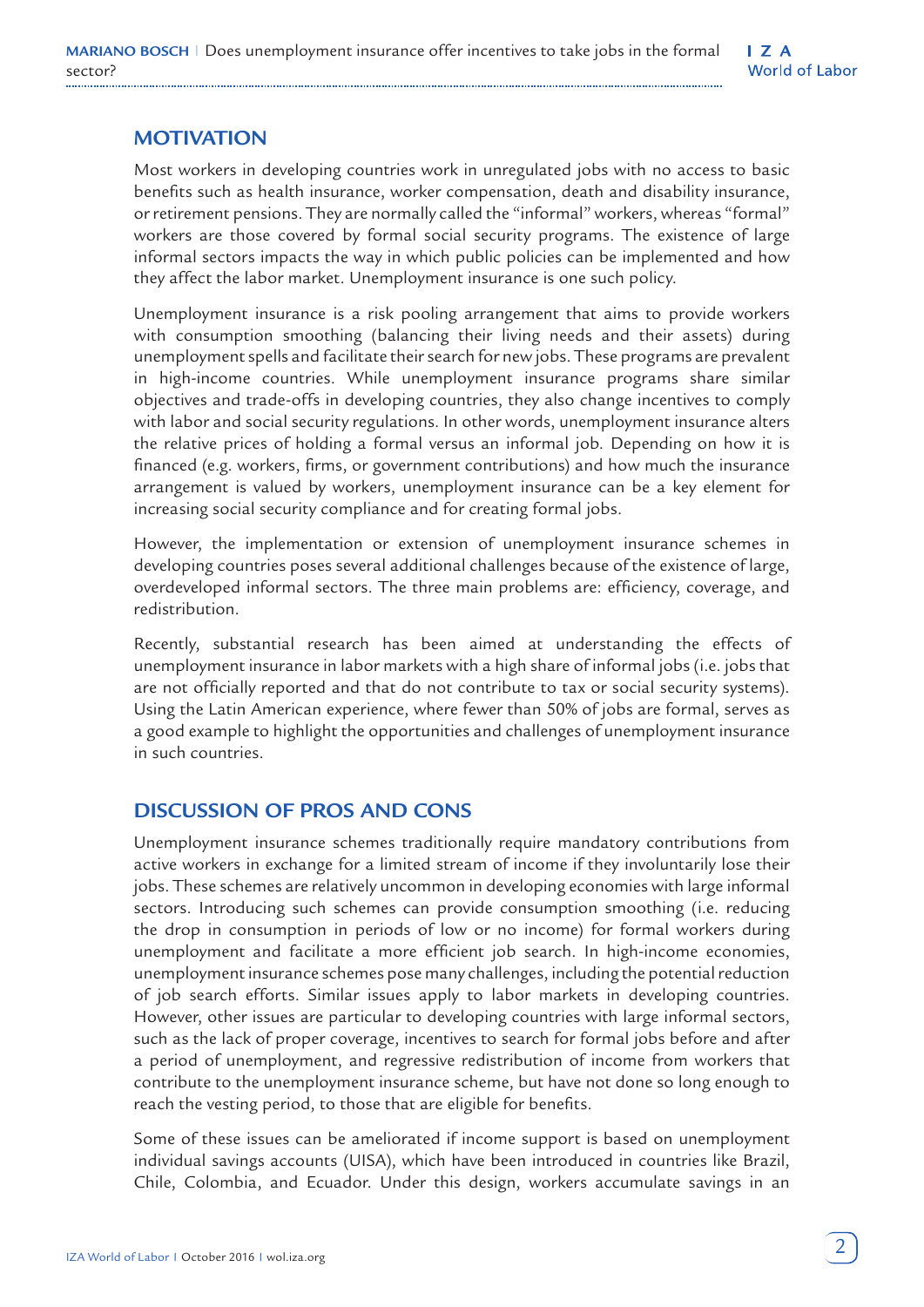individual account that is accessible once an involuntary unemployment spell starts. Solidarity components, which complement individual savings and provide insurance, can be built in as the funds are depleted. These features are aimed at minimizing unemployment insurance's impact on workers' incentives to obtain a formal job. Moreover, individual accounts serve to reduce redistribution, since, in its pure form, during unemployment insurance saving accounts finance unemployment spells with savings.

#### **Efficiency and the net effects of unemployment insurance on labor markets**

Although intimately related, it is useful to consider two main ways in which an unemployment insurance scheme affects labor markets with large informal sectors. First, on the demand side, unemployment insurance affects the type of jobs that are created (formal versus informal) and, second, it alters the incentives to search for and accept a formal job after an involuntary unemployment spell.

In this context, unemployment insurance provides an entitlement that is contingent on the worker's contribution to the scheme while employed in a formal job for a predetermined period of time [2]. The fact that contributions only occur while employed formally creates a tradeoff between the size of the worker's contribution against the generosity of the entitlement they receive when eligible. This tradeoff determines the incentives for firms to create formal jobs and for workers to accept a formal sector job offer. From the worker's perspective, as the entitlement of the unemployment insurance with respect to the contribution rate increases, so does the worker's incentive to obtain a formal sector job. From the firm's perspective, unemployment insurance imposes additional costs, depending on how it is funded. Additionally, if workers sufficiently value the scheme then they will exert more effort when looking for formal jobs. In a context of high informality, where firms can decide the types of jobs that are officially posted, firms might be more inclined to offer formal jobs if there are more workers looking for those types of jobs.

The second mechanism is set in motion as workers qualify for unemployment insurance, since some workers in the informal sector can enjoy both insurance benefits and nontaxed wages, in so far as workers are not discovered holding informal employment by the government. This implies that once workers qualify for unemployment insurance collection, strong incentives exist for them to move to the informal sector. This creates a push toward fewer formal jobs in the economy as a whole [2].

The alternative argument is that once a worker is receiving unemployment insurance, a more efficient job search can be conducted, which leads to a higher probability of formal job offers. The relative strength of these mechanisms determines the overall change in unemployment and the share of formal versus informal employment that results from the introduction (or extension) of an unemployment insurance system.

Overall, the net welfare effect of unemployment insurance appears to be ambiguous. On the one hand, these schemes provide insurance that redistributes resources from employed to unemployed workers, something that might be desirable. Additionally, they might lead to a more efficient search for formal jobs. On the other hand, there are efficiency costs, as workers might reduce job search efforts and delay their re-entry into the formal labor market, or stay away from the formal sector altogether in order to keep receiving insurance benefits. In countries with large informal sectors, there are additional possible increases or decreases in welfare. In particular, the final allocation of workers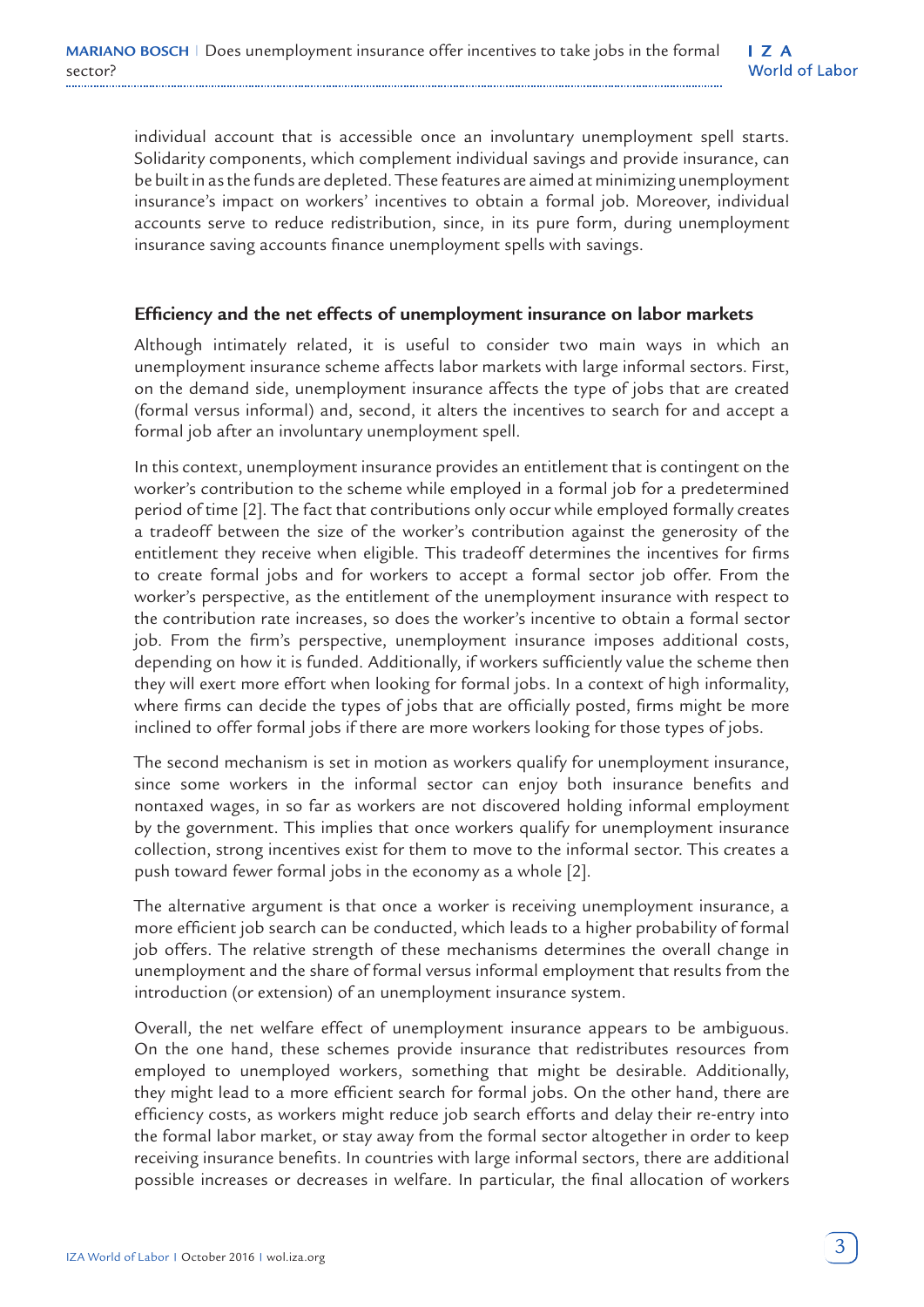into formal or informal jobs has a direct effect on how much tax can be collected, while the overall effect on an economy's productivity is uncertain.

There is a series of theoretical papers that analyze unemployment insurance's effects in the context of informal jobs. Overall, when these models are calibrated, they unsurprisingly show that the higher the expected benefits are relative to the costs, the stronger the effects for formalization are (i.e. the economy becomes more formalized).

A calibration exercise for Mexico shows that raising the level of the benefit for a given contribution increases a worker's incentive to remain in the formal sector so that they can qualify for collection [2]. At the same time, this scheme reduces informality while increasing unemployment (as the value of being unemployed increases due to the existence of the unemployment insurance benefits). On the other hand, if the required contributions increase while the benefits remain unchanged, then the program becomes less attractive, as does being formally employed, thus leading to an increase in informality [2].

Similarly, another calibration exercise shows that an unemployment insurance system in Malaysia would slightly increase the unemployment rate if benefits were not overly generous. However, the system would induce a reallocation of labor from wage into selfemployment, though the expected effects are relatively modest [3].

The empirical literature mainly focuses on what happens to workers' re-entry probabilities (i.e. their likelihood of re-entering the formal labor force) as unemployment insurance systems are implemented or expanded. Many papers have shown, convincingly, that more generous or longer benefits lead to a lower probability of returning to a formal job, as for example in Argentina, Brazil, Chile, and Uruguay [1], [4], [5], [6], [7]. So, it seems that potential efficiency gains related to a better job search process are outweighed by reduced search efforts and/or a transition toward informal jobs (Figure 1).

Further results from the literature suggest that the effects of an increase in the benefit amount are not equivalent to an increase in the benefit duration. In both cases, evidence indicates that the duration of non-formal employment (that is being unemployed or employed informally) will increase; however, an increase in the benefit amount has less of an impact than increasing its duration. In Argentina, increasing benefits by around 10% has a smaller impact on the re-employment rate than when extending the benefit by one month (i.e. the re-employment rate into formal jobs does not drop as much when increasing benefit amounts), while the government incurs similar fiscal costs for both options [6].

Furthermore, the evidence available suggests that this longer duration in unemployment does not lead to a more efficient job search. Studies that analyze an increase in unemployment benefits [6], or an extension in the duration of benefits [4], find no difference in re-employment wages for those workers exposed to higher benefits compared to those exposed to lower benefits.

One interesting finding from Brazil is that the efficiency cost related to longer benefit duration (i.e. the costs due to workers not re-entering formal sector jobs because they receive insurance benefits) actually increases with the share of labor market formality. This indicates that efficiency problems may be more salient in higher formality labor markets (understood as cities or regions). Workers may take advantage of the situation by obtaining informal jobs that they would not have obtained in the absence of unemployment insurance. In other words, when workers receive unemployment benefit for longer periods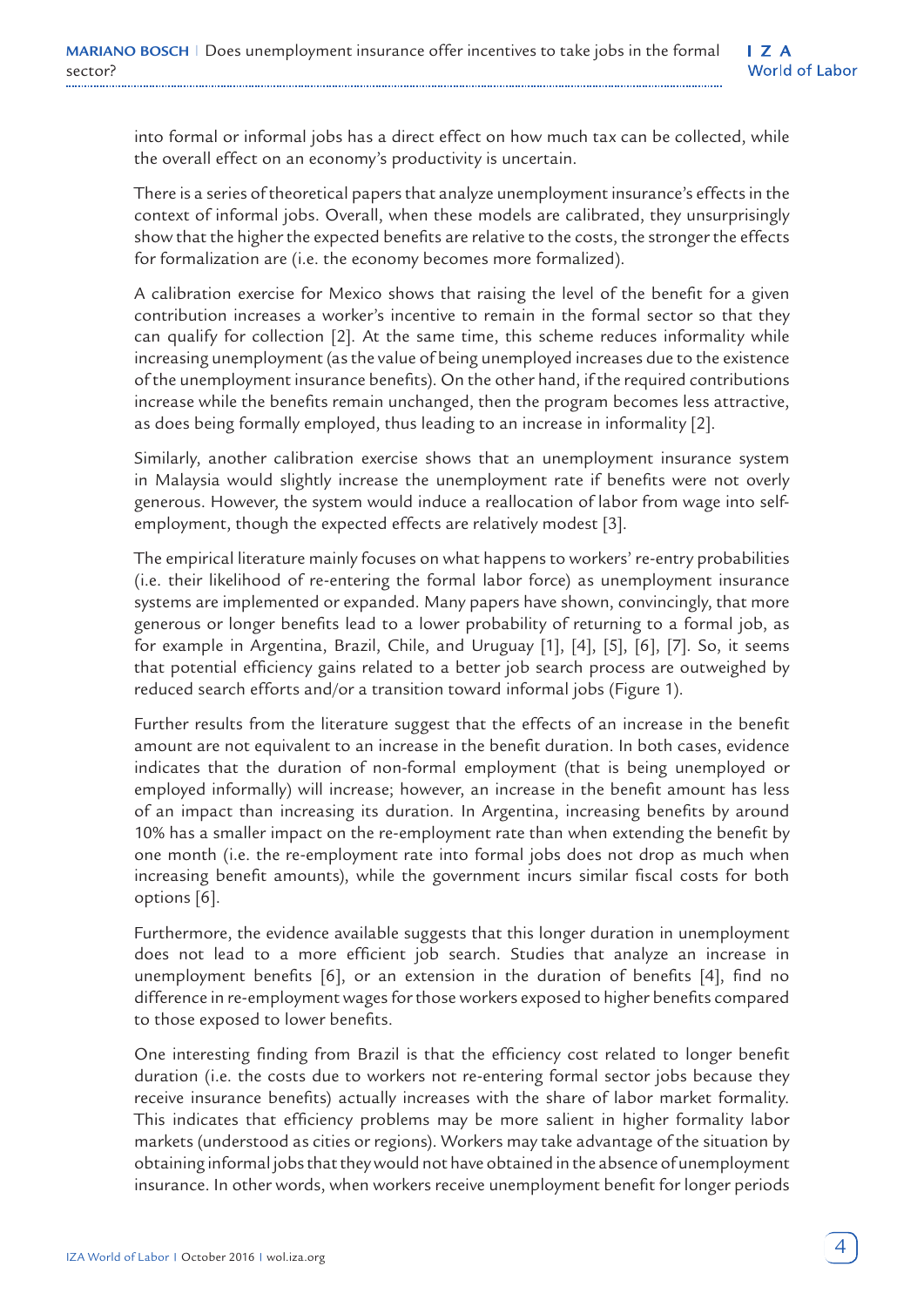

of time, they are more able to earn additional income during the benefit period via an informal job, which represents an efficiency cost associated with unemployment insurance schemes.

The existence of efficiency costs does not imply that unemployment insurance in developing countries necessarily leads to negative welfare effects. The efficiency cost must be weighed against potential gains, namely the provision of consumption smoothing for the unemployed. For instance, in Uruguay (where 30% of workers are still informal), one month after the loss of a job, the average loss in income for workers who did not have access to unemployment insurance was 39%, in contrast to only 13.5% for those who did have access (see illustration on p. 1) [1]. In fact, some argue that the efficiency cost of people shifting to informality is relatively small compared to the welfare gains, at least when examining the Brazilian context [5]. This is due to the fact that only a very small fraction of the cost of (longer) unemployment insurance benefits is caused by workers not returning to formal jobs.

#### **Informality and the issue of coverage**

It is likely that most unemployed workers in developing countries lack any kind of unemployment income support. There are essentially two reasons for this: First, many developing countries do not have unemployment insurance systems in place. And second, these systems typically perform poorly in those developing countries that have adopted them.

Perhaps the primary challenge when implementing an unemployment insurance system in countries with large informal sectors is that relatively few people would contribute and thus qualify for the benefits due to the relatively low proportion of formal employment in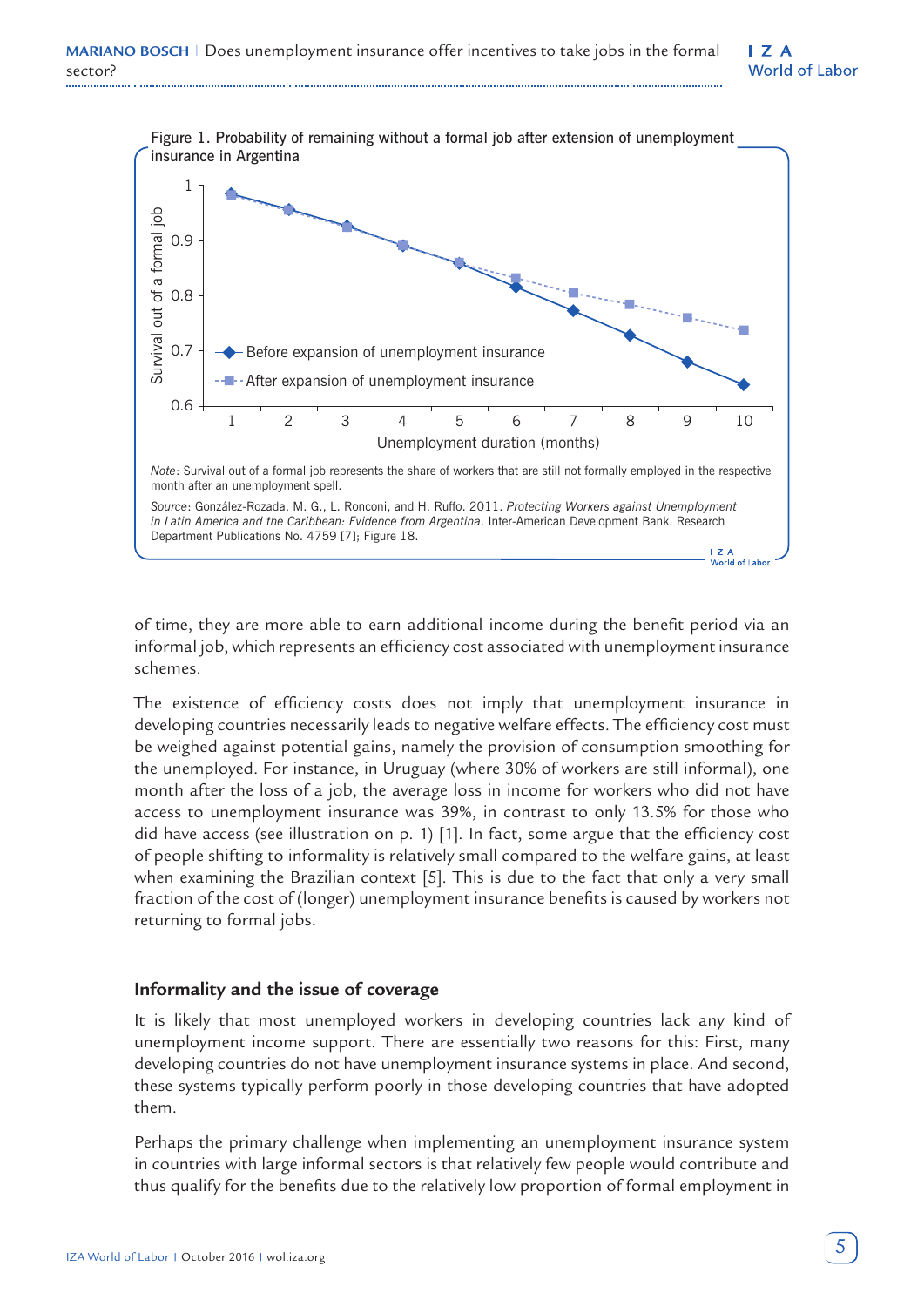the labor market. Usually, the self-employed, who make up a large portion of the informal sector, do not have to contribute to unemployment insurance schemes. In Latin America, around one-third of the labor force is either self-employed or owns a small firm.

This situation is compounded by the fact that a large share of those who become unemployed are informal workers. In Mexico and Brazil, around two-thirds of newly unemployed persons actually originate from informal jobs [8]. Furthermore, given the high rate of transitions between formal and informal jobs, many workers who lose formal jobs will not have access to unemployment benefits because they did not hold the formal job long enough to qualify due to frequent switching between formal and informal sectors. Although eligibility rules vary across countries, unemployment insurance schemes normally demand a minimum number of contributions in the period immediately before the unemployment spell. However, due to a high transition rate between job types, countries with large informal sectors tend to permit less consistent contributions. Simulations using administrative data for Mexico and Uruguay show that between 30% and 70% of formal workers that lose a formal sector job would not quality for unemployment insurance [9]. This also illustrates the extent to which workers are unlikely to assign much value to unemployment insurance systems given that they probably will not qualify for benefits.

Unemployment insurance coverage is and will probably remain one of the key limitations of in countries where informality is widespread. This lack of coverage is important, not only because workers and their families in the region are vulnerable to unemployment risks, but also because it highlights an underlying and more profound problem: the low productivity of many jobs in these countries. That is, the jobs that are created in developing countries are not productive enough to make it profitable for the firm (and the worker) to pay the social insurance contributions, which may include unemployment insurance contributions that are mandatory for formal workers. Hence, any scheme that is financed through employee-employer contributions will suffer low coverage rates in developing countries.

#### **Unemployment insurance and redistribution**

One key aspect of unemployment insurance is that it acts as a redistribution mechanism, transferring income from those who are employed to those who are unemployed. In principle, this is desirable because the extra dollar is more "valuable" for the unemployed than the employed. However, given the weak coverage patterns in countries with large informal sectors, this redistribution might not always be desirable. Many workers who contribute to the unemployment insurance scheme will not accumulate enough contributions to qualify for unemployment insurance benefits if/when they lose their formal jobs (primarily the low-income and low-skilled workers). Those who contribute and *do* qualify for benefits will probably come from the higher end of the income distribution spectrum. Therefore, in some cases (depending on the coverage), unemployment insurance might actually redistribute income from low-income employed persons to unemployed middle or high-income workers.

Vesting periods (the number of contributions necessary to qualify for unemployment insurance) are at the root of this redistribution issue. Indeed, they are sometimes too long for low-income workers who frequently rotate out of formal and into informal jobs. For instance, Ecuador requires two years of contributions, while Uruguay and Venezuela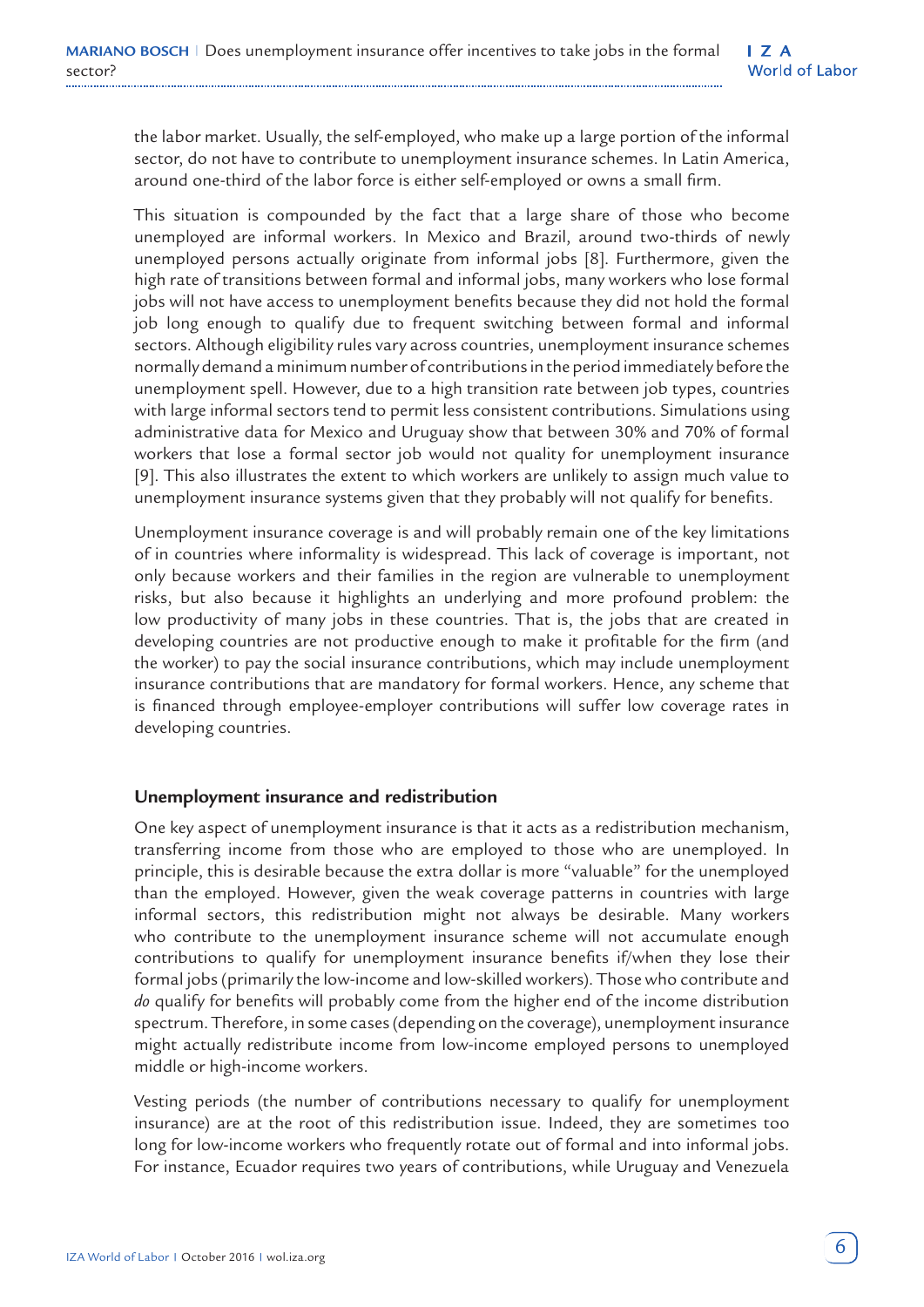require 12 contributions in the two years prior to the unemployment spell. Argentina is relatively more lax; it requires 12 contributions in the previous three years. In all, long vesting periods will ensure that very few workers who lose their job will ever be able to take advantage of unemployment insurance benefits. In Brazil, the country with the highest coverage in Latin America, only 13% of currently unemployed people receive unemployment insurance, compared to rates in the US (28%) and Canada (40%) [9].

UISA designs might reduce the redistribution issue, as the unemployment spell is financed though the worker's own savings. However, as long as an insurance component requires a vesting period for eligibility, similar redistribution might occur. In Chile, for instance, in order to access the solidarity fund, 12 contributions in the previous 24 months are required. Furthermore, the last three contributions must have been with the same employer.

In all, before implementing or expanding unemployment insurance in countries with high informality, it is important to understand the extent and flow of the expected income redistribution. A high rate of rotation out of formal jobs, which is common in countries with large informal sectors, will probably exacerbate redistribution issues.

#### **Unemployment insurance and interaction with other instruments**

In a well-designed social protection system, unemployment insurance should be combined with other instruments that promote an early return to a formal job. Given unemployment insurance's role as a mechanism to help facilitate an effective job search, proper integration between this scheme and active labor market policies, such as training programs and better intermediation between firms and workers, is highly desirable. This may be particularly important in developing countries, since moral hazard concerns could be more acute given the higher proliferation of informal work. Proper monitoring through connecting unemployment insurance with public employment services aimed at re-entry into the formal labor market might reduce this risk. Unemployment insurance can help mitigate some of the problems that other traditional instruments encounter when providing income support. Determining which set of instruments is most effective greatly depends on the country context.

Perhaps the oldest way in which workers have been protected against unemployment is through severance payments, which predate the development of pension and unemployment insurance systems [10]. In principle, severance payments fulfill a similar role to unemployment insurance, by providing the newly unemployed with some income support that can help facilitate a better job search (e.g. by providing the unemployed person with the financial means to search for jobs that better match their profile, rather than having to take the first available job). However, there are important differences. Severance payments provide a one-time payment (normally relatively high compared to what an individual would receive from unemployment insurance), which is not distributed throughout the unemployment spell. This means that severance payments might not generate sufficient consumption smoothing for the worker. Furthermore, risk pooling with this instrument only occurs at the firm level, rather than with all employees in the labor market. Severance payments are also very difficult for workers to enforce, and if sufficiently high, they might discourage formal job creation, particularly if labor legislation remains ambiguous as to what a legitimate reason for dismissal is. Unemployment insurance can improve some of these deficiencies, particularly in developing countries, as it is able to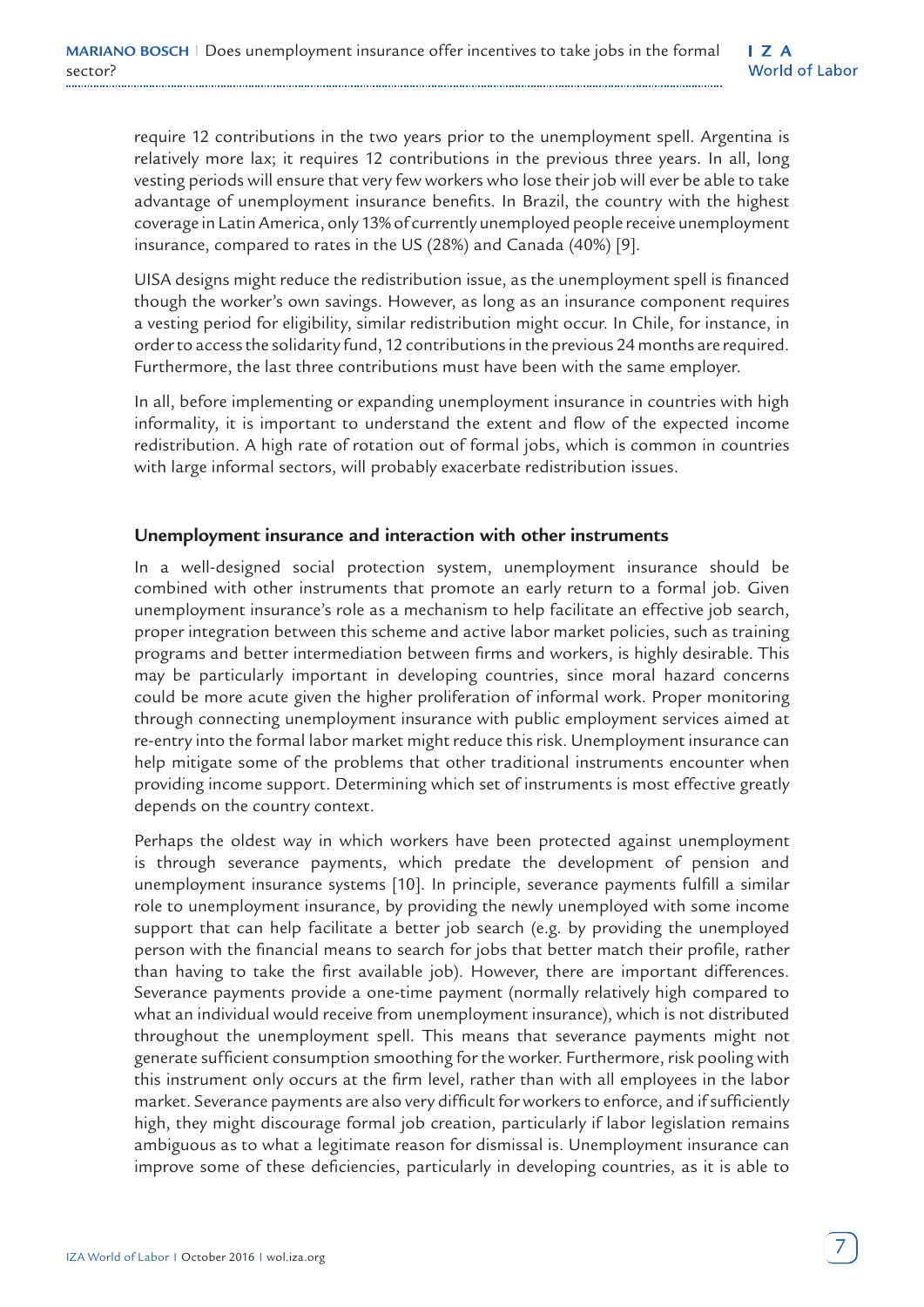provide better consumption smoothing and more efficient risk pooling. Workers that qualify for unemployment insurance start receiving payments immediately, and it is less litigious, which gives both firms and workers a good estimate of the cost of the instrument.

Nevertheless, severance payments play an important role in a well-organized employment protection system; for instance, they help firms internalize the full social costs of dismissing workers. At the same time, they suffer similar problems of coverage as unemployment insurance, but for different reasons. In practice, many workers that qualify for severance payments do not end up receiving any payments, which reduces the effectiveness of this tool. For instance, in Argentina, only 32.4% of workers who were eligible for severance payments actually received them. In Mexico, 20% of workers immediately received the payment, while 39% never received anything [9]. This could be due to the fact that severance payments are often owed during moments of crisis, when firms have limited capacity to absorb the additional costs of making workers redundant.

Theoretical papers point to the fact that unemployment insurance can partially or totally replace other means of protecting workers, such as severance pay, while still having positive impacts on labor formality [2]. Some papers study how unemployment insurance affects incentives to take formal jobs in combination with other interventions. The literature shows that there is plenty of scope for policy complementarity. For instance, introducing an unemployment insurance system while lowering severance payments, lowering employment taxes, or increasing government monitoring of the informal sector can reduce the negative effects on formality caused by the introduction of an unemployment insurance system. However, the political realities of combining instruments are very complex.

Lastly, it is worth mentioning that, given unemployment insurance's limited coverage in developing countries, other instruments have been developed to provide unemployed workers in these countries with income support (regardless of whether they are formal or informal workers). Temporary employment programs have been in use throughout Latin America to specifically target informal workers that become unemployed. These programs have very limited eligibility criteria and have generally proven successful at providing some consumption smoothing for workers who are not reached by typical unemployment insurance systems. However, these programs do not manage to effectively reintegrate workers into the formal labor force once the program is finished. There is also some evidence of negative effects associated with the stigma of participating in these temporary programs, leading to low participation rates [9].

#### **LIMITATIONS AND GAPS**

Empirically, there is still much to learn about this topic. The question of how different unemployment insurance parameters affect the level of formal jobs is still not answered empirically, especially not with respect to developing countries with high informality rates. Efforts should be directed at understanding these general (equilibrium) effects on the overall level of formality. This might be particularly relevant, as the introduction of unemployment insurance and its consequences for labor market formality has a direct impact on a government's budget.

Much more could also be done to understand how workers and firms value unemployment insurance arrangements, and how much they are willing to pay for them. Evidence suggests that Brazilian workers are willing to accept lower formal wages in exchange for access to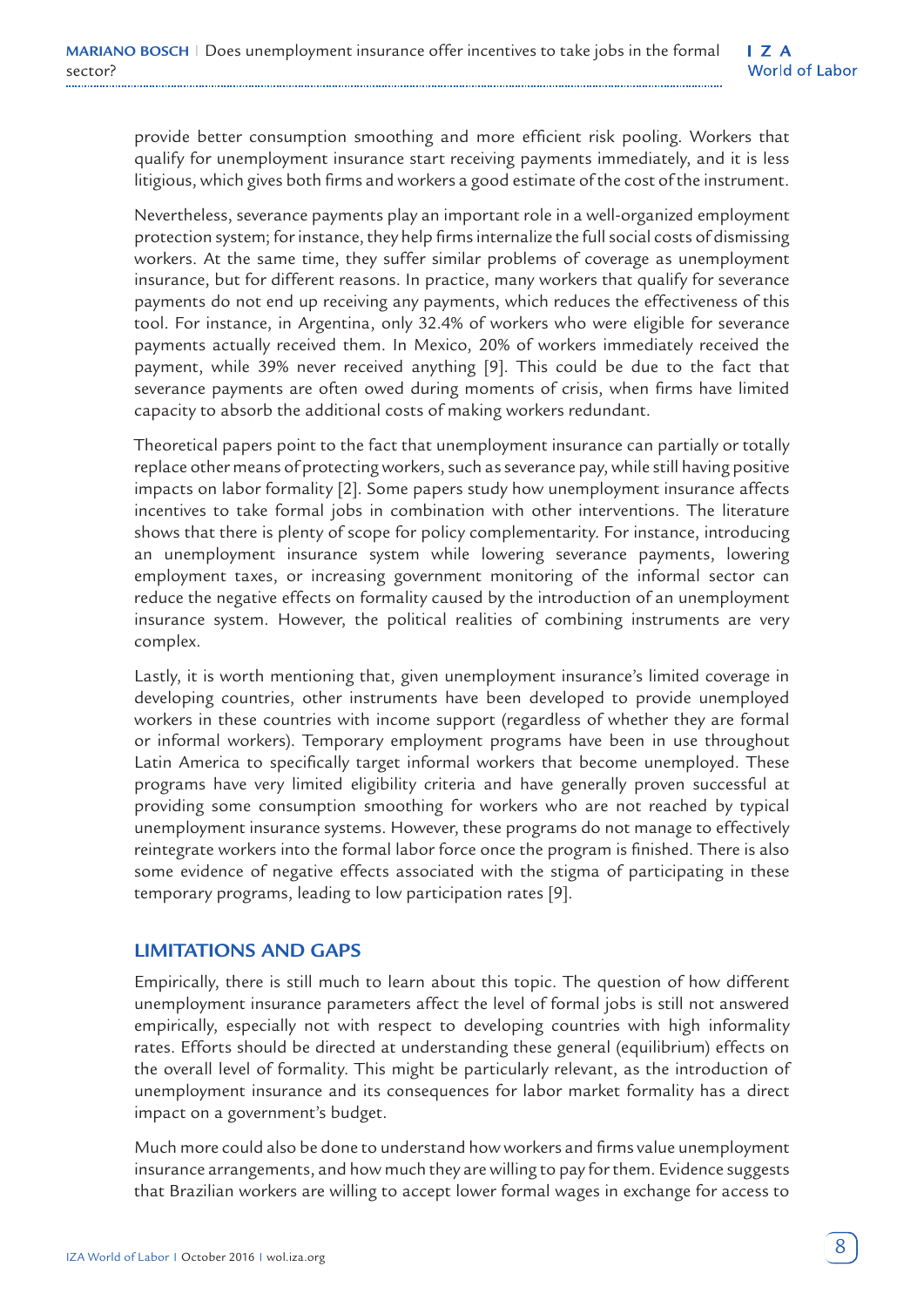some of the benefits of the social security system [11]. However, several social protection surveys suggest that, apart from health services, workers place very little value on the benefits from social insurance components, such as pensions [9].

In addition, more research is needed to determine the right balance between savings and insurance, especially in the context of individual savings accounts aimed at funding unemployment spells in countries with high informality. From the welfare perspective, there is a need to better understand the redistribution effects that occur within unemployment insurance systems, especially considering different levels of informality. Moreover, it is important to evaluate the fiscal and productivity implications of shifting workers from formal to informal jobs.

Finally, more empirical work on the interaction between unemployment insurance and other instruments, such as active labor market policies, severance payments, and temporary employment programs is needed in order to guarantee adequate income support for the unemployed, facilitate efficient job searches, and to develop an environment where greater numbers of formal jobs are created.

### **SUMMARY AND POLICY ADVICE**

Unemployment insurance is a social insurance program that, if sufficiently valued by workers and designed with appropriate parameters, such as the amount, eligibility criteria, and length of vesting period, can be a good instrument to both provide income security for workers while unemployed and increase a country's level of formality. However, so far the evidence has shown that existing unemployment insurance systems in developing countries increase unemployment duration and/or informality. Furthermore, in a context of high informality, these systems seem unable to reach most workers. In fact, benefits mainly reach workers that are already relatively protected, which, in some cases, can lead to a redistribution of income from low- to high-income workers.

Unemployment insurance could be a viable option for developing countries with relatively high levels of formality and that have well-developed active labor market policies. This type of insurance would offer important advantages over existing instruments such as severance payments; including, among others, better risk pooling among workers (i.e. workers who do not lose their jobs subsidize those who do) and more effective consumption smoothing during recessions. However, these countries are also potentially the ones in which the unemployment insurance efficiency costs will be highest. In this context, helpful steps include designing mechanisms with decreasing payments, or that provide a bonus for rapid re-employment, like in Korea (which provides salary subsidies if wages are below those of the previous job), as well as linking unemployment insurance with other labor market policies.

The main policy advice regarding unemployment insurance in contexts of high informality can be summarized as follows:

- Benefit design should target re-entry into the formal sector, perhaps conditioning the receipt of some additional benefits on obtaining a formal job or by allowing decreasing payment schemes.
- The benefit amount should be sufficiently small and should include a maximum duration to reduce moral hazards (i.e. situations where workers or firms take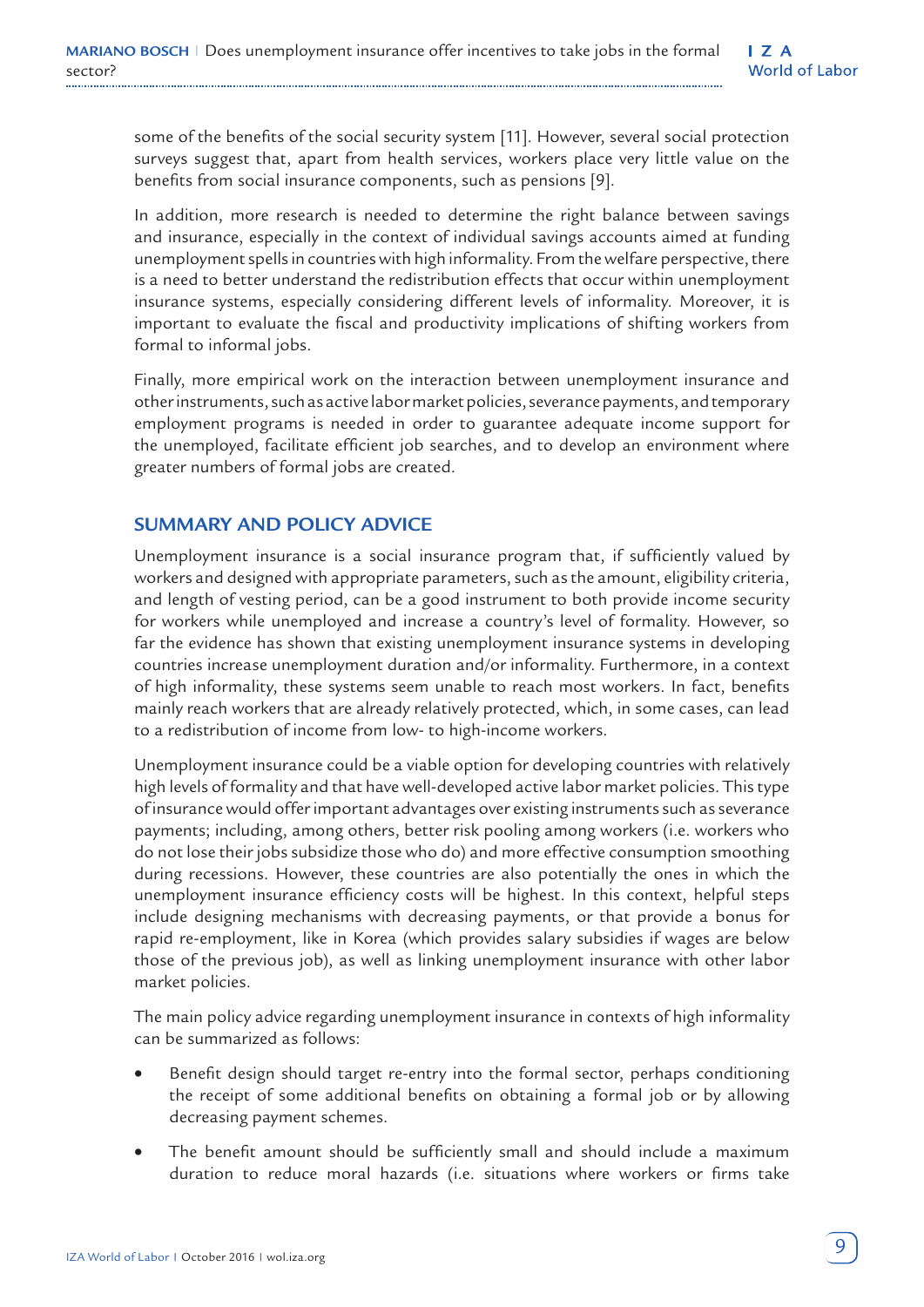advantage of the system). However, this step will make it more challenging to smooth consumption.

- Implementation and extension of unemployment insurance systems should be considered in tandem with other competing instruments already in place in a particular country. For example, substituting all or part of severance payments with the introduction of unemployment insurance systems could be a good way to improve the protection of workers against unemployment risks while promoting the creation of formal jobs.
- Finally, unemployment insurance should be developed in parallel with a strengthening of active labor market policies. Active labor market policies, such as training programs, temporary jobs programs, or job subsidies, provide better coverage because they do not require past contributions in the formal labor market, although there are also concerns about these programs' effectiveness [12]. This is particularly useful because well-developed and integrated active labor market policies can reduce moral hazard problems commonly associated with unemployment insurance schemes, which are more acute in highly informal labor markets.

#### **Acknowledgments**

The author thanks an anonymous referee and the IZA World of Labor editors for many helpful suggestions on earlier drafts. Previous work of the author (together with Esteban-Pretel [2], and Alaimo, Kaplan, Pagés, and Ripani [9]) contains a larger number of background references for the material presented here and has been used intensively in all major parts of this article.

#### **Competing interests**

The IZA World of Labor project is committed to the *IZA Guiding Principles of Research Integrity*. The author declares to have observed these principles.

© Mariano Bosch